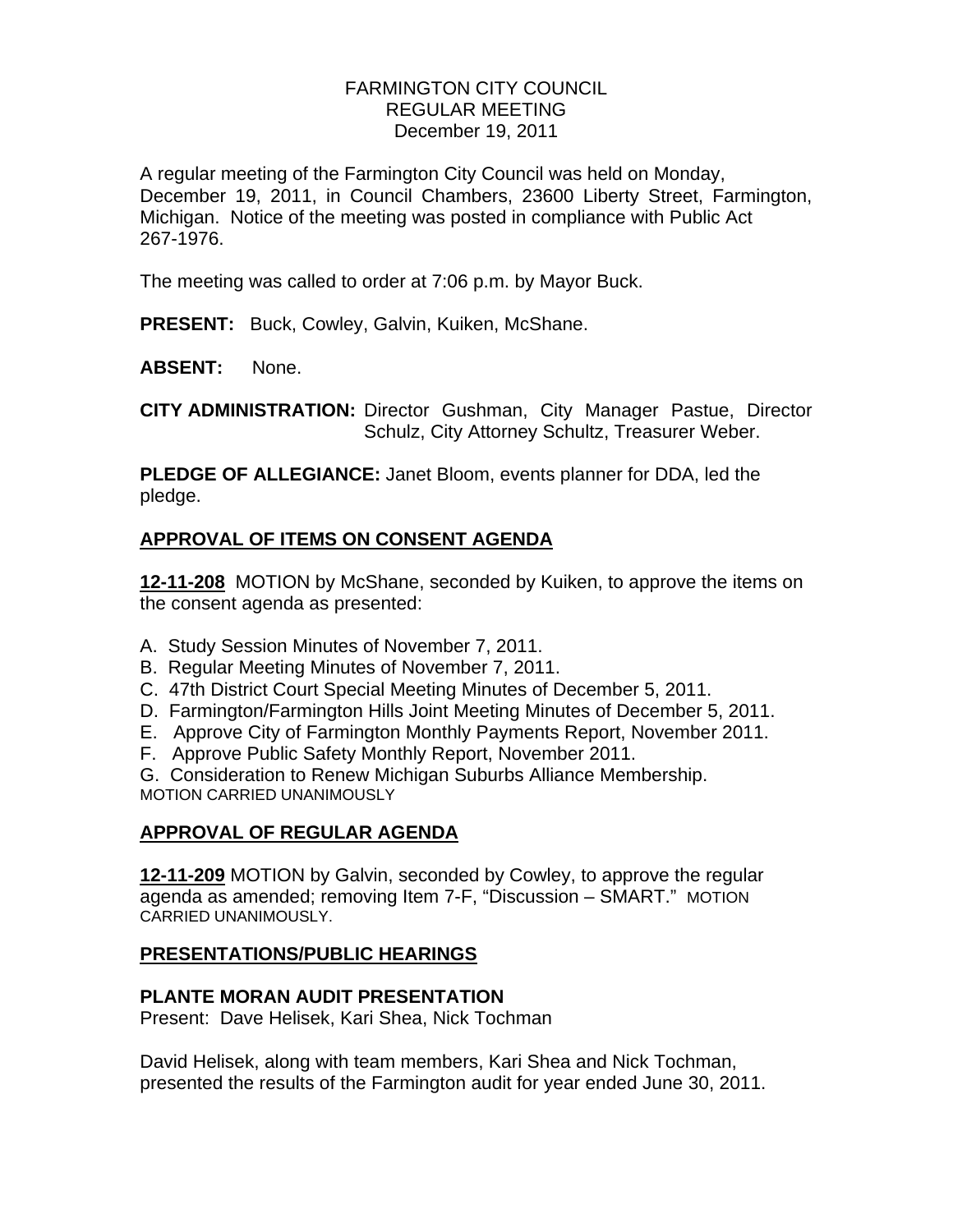#### COUNCIL PROCEEDINGS -2- December 19, 2011

Kari Shea provided a power point presentation on the results of the audit. She indicated the City ended the year in better financial position than anticipated with a year-end fund balance of \$2.3 million of which \$2 million was unassigned. She stated this number represents about 28% of the City's annual expenditures.

Shea advised property tax revenues represented approximately 53% of the City's total revenue, a 2% increase over the prior year.

Shea stated property tax values from 2010 to 2011 declined approximately 14%. These values were from a December 2009 assessment date. The millage increase of 13.8 to 15 mils revenue was reflected in the budget. She noted without the millage increase there would have been about \$400,000 less in the General Fund.

Shea advised another significant increase in the General Fund was the Federal Grants Line. She pointed out this number represents the proactive nature of the City and its ability to secure grants when they become available.

Shea stated the General Fund Expenditures for the year reflected a decrease of about \$740,000. She noted the 5% pay cut from employees, 8% decline in staff and changes in medical/dental coverage contributed to that number.

Shea advised the restructuring cost reflected a one time expense that took the liability for earned but unused sick and vacation time and set that aside in an internal service fund to continue to pay those off over the next few years.

Shea pointed out employee costs are almost 70% of expenditures per year which includes: salary and wages, retiree health care, fringe benefits, retirement contributions. She stated the percentage is in line with other communities.

Shea reviewed the City's Water and Sewer Fund cash flow over the past three years. She stated the spike in the capital and related financing activities was largely the result of the bonds in the Water and Sewer Fund.

Shea reviewed the Theater Fund and pointed out that for the first time in three years a positive flow was generated from the theater. She stated the amount of cash transferred from other funds was down to \$65,000.

Helisek pointed out the City has been proactive in addressing known decreases in revenue streams including falling property values and financial market declines that impacted pension funding.

He discussed the elements of Plante Moran's audit letter to the City Council addressing communications required under SAS 114 and legislative and information items. He stated the letter is pretty standard reflecting no real issues.

Helisek discussed legislative updates including elements of the Economic Vitality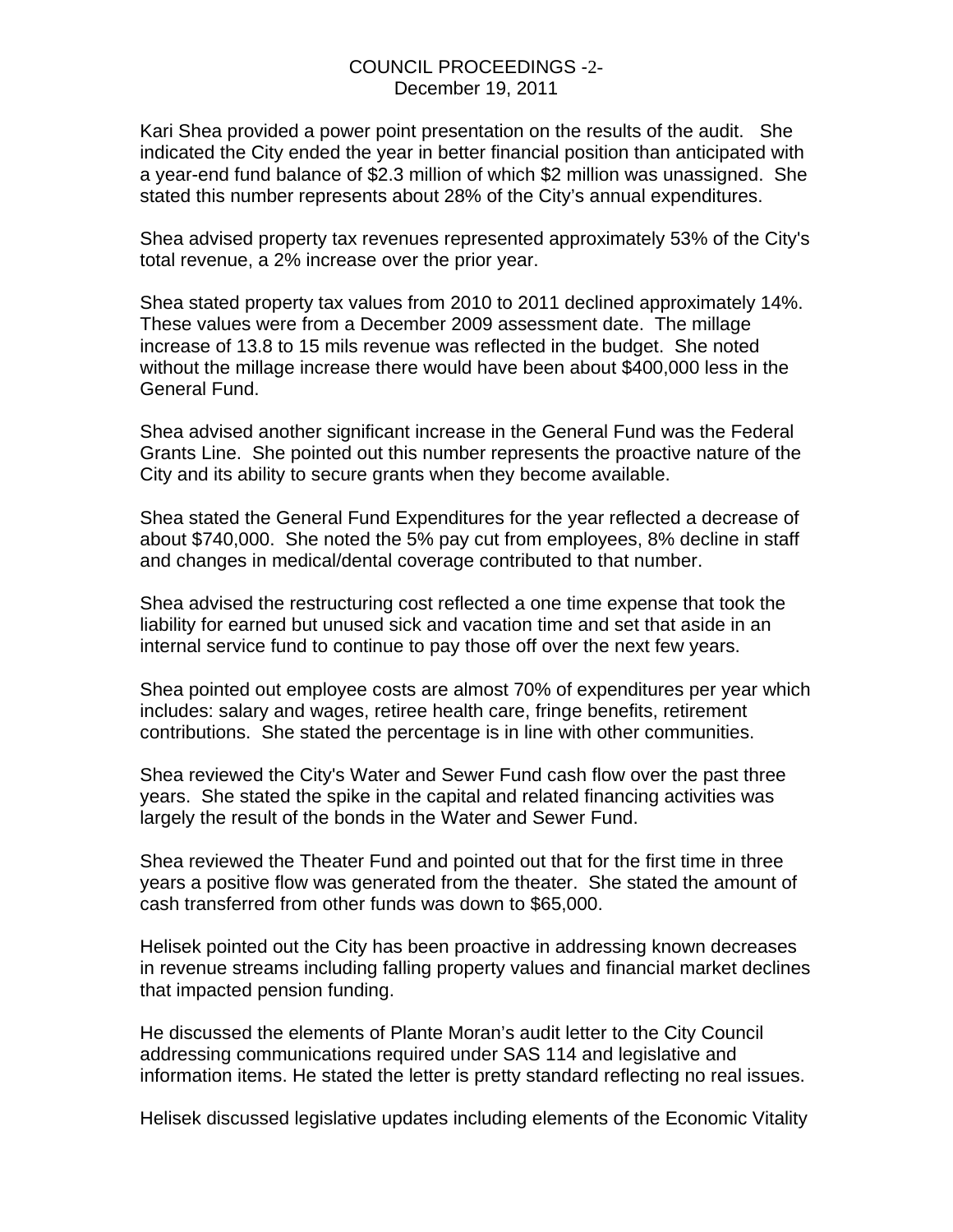#### COUNCIL PROCEEDINGS -3- December 19, 2011

Incentive Program (EVIP) set forth by the State. He stated if the City complies with the provisions of the program it would be entitled to just under \$100,000. He also covered employee benefits and healthcare initiatives. He discussed the impact of the proposed elimination of personal property tax on local government.

Galvin asked if Plante Moran conducts internal control audits. Helisek responded they do not perform such audits, however, they must have an understanding of the system for each of the cycles audited for City and any concerns would have been put in writing and presented to Council.

Galvin also asked about the EVIP program and whether the City is doing enough in terms of shared services.

Helisek responded that based on the program the City can take credit for past collaborative efforts, however the rules are only effective for this year and may change at end of the fiscal year.

Cowley asked what it would take for the City to raise its bond rating from AA to AAA. Helisek indicated that was out of his area of expertise.

McShane asked for clarification on the amount the City is entitled to under EVIP and Helisek responded \$93,298. She commended the City for its compliance with EVIP and pointed out that most of the requirements were already a part of the City's best practices. She thanked City Administration for their hard work in keeping the City in good financial position. She also thanked City Staff for their financial sacrifices.

Responding to an additional question from McShane, Helisek stated the City is pretty strong financially compared to other communities because of being proactive in addressing reductions in revenue.

Responding to a question from Kuiken, Weber advised EVIP data can be found on the City's website.

## **2012 DDA COMMUNITY EVENT CALENDAR**

Janet Bloom reviewed the activities presented in the proposed 2012 Downtown Development Authority community event calendar. She requested City Council approval for the events, temporary liquor license applications, street and parking lot closures and sidewalk shopping days. She reviewed the DDA goals for the upcoming year and cited planned strategies for improving the events.

McShane thanked Bloom for her comprehensive presentation. She expressed concern regarding serving alcohol on Saturday morning of the Harvest Moon Festival since that is a time for families. She also noted that merchants have complained about the beer trailers obstructing their businesses.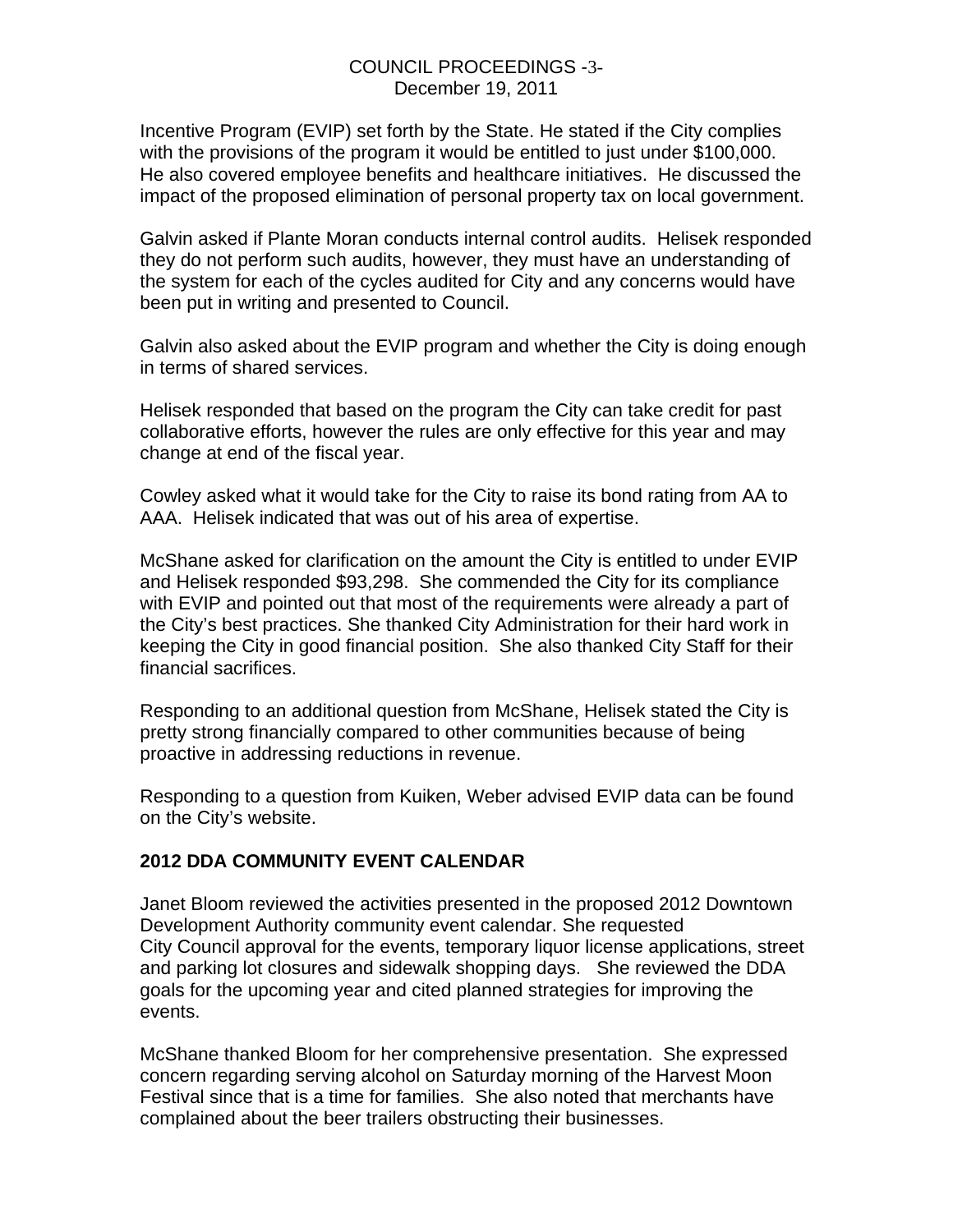#### COUNCIL PROCEEDINGS -4- December 19, 2011

Bloom pointed out the space reserved for beer and wine sales was reduced and noted the trailers must remain until they are picked up at the end of the event. Since the trailers are already there they cannot repurpose the space.

McShane pointed out that if they did not have the beer and wine trailers there would be more space for event participants.

Galvin thanked Bloom for the great job she has done. He asked how many volunteers are from outside of Farmington. Bloom advised she did not have that information with her, but it could be provided.

Responding to an additional question from Galvin, Bloom discussed the different ways in which they recruit volunteers.

Responding to a question from Cowley, Bloom stated the DDA is seeking to increase sponsorship for DDA events by 25% over last year. She discussed strategies for recruitment of new sponsorships.

Cowley asked about strategies for increasing the involvement of businesses in the events. DDA Director Knowles responded the Promotions Committee is creating a spec sheet for each event which will include a list of 101 ways businesses can get involved. She stated members of the Promotions Committee will visit each business with the list.

Responding to an additional question from Cowley, Bloom stated entertainment for the Founders Festival has been secured and they are currently working on the other events.

Cowley congratulated the DDA staff for their efforts in 2011 and noted for the first time they added money to the bottom line from the events. He also noted that in a tough year they were able to secure \$100,000 in sponsorships.

Kuiken commented that the plans for sidewalk sales to coincide with DDA events is a great idea.

Mayor Buck thanked Ms. Bloom for her great overview of the 2012 DDA events.

**RESOLUTION 12-11-210** Motion by Galvin, seconded by Cowley, to adopt a resolution approving the 2012 DDA community events calendar, temporary liquor license applications, street closures, and designated sidewalk shopping dates. [SEE ATTACHED RESOLUTION].

ROLL CALL: Ayes: Cowley, Galvin, Kuiken, McShane, Buck. Nays: None. Absent: None. Motion carried unanimously.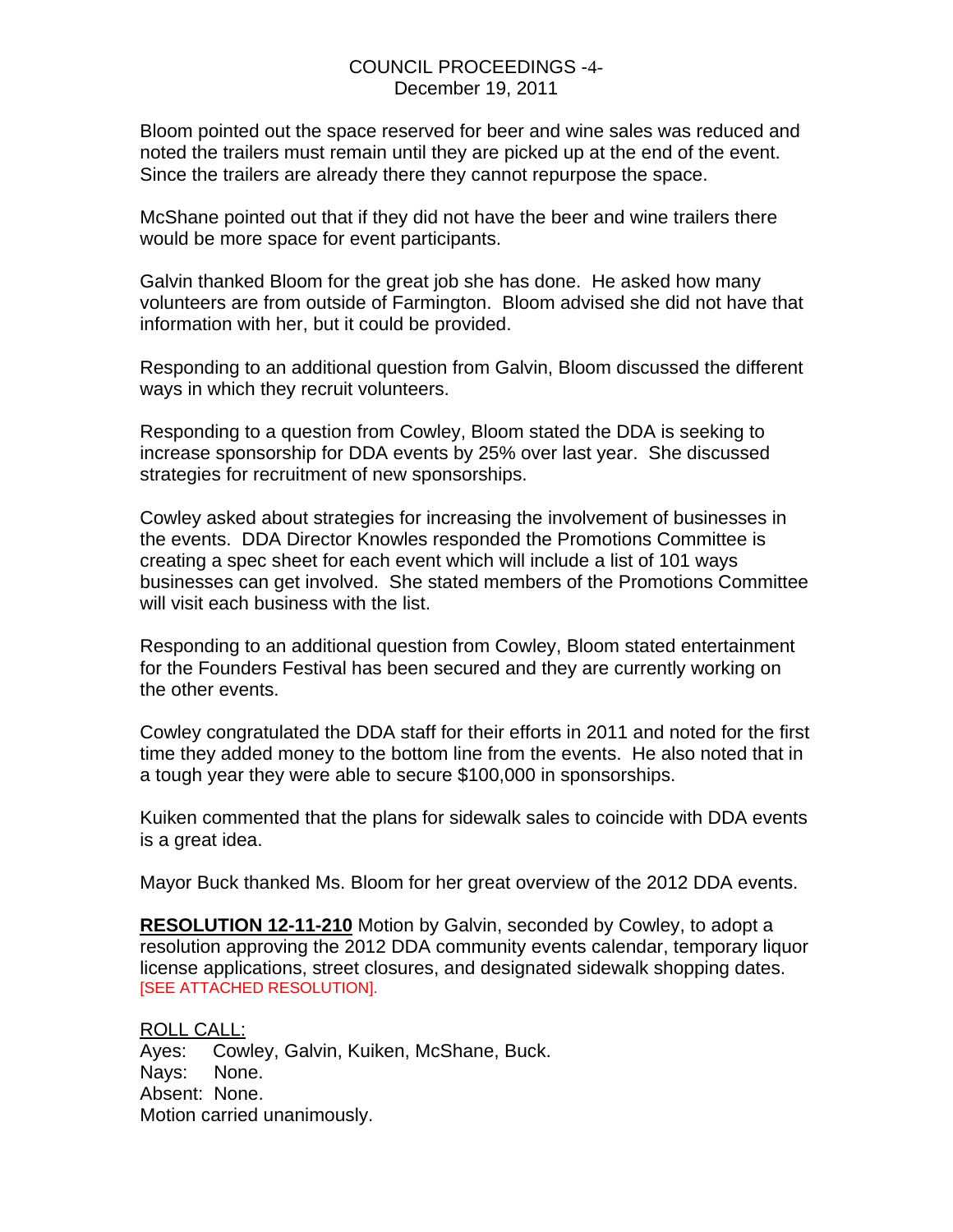### **PRINCIPAL SHOPPING DISTRICT SPECIAL ASSESSMENT RENEWAL**

Annette Knowles, Executive Director of DDA, provided a brief history of the Principal Shopping District, the study group process and their budget recommendation. She explained that the PSD is a mechanism used to fund activities and a menu of services provided by the DDA.

She stated PSD legislation only allows communities to implement 5-year plans and the current plan expires in June 2012. She noted the PSD represents 25% of the DDA budget. She described a number of areas covered by PSD dollars including maintenance and marketing activities.

She advised the PSD study group has recommended a renewal of the PSD for five years, July 1, 2012 through June 30, 2017, the percentage would be on an individual property as it relates to the taxable value of the DDA District as a whole with no annual increase. She noted the budget would remain at \$216,000. She reviewed the recommended budget with the Council on a line item basis.

McShane inquired regarding the difference between assessments for vacant buildings and thriving businesses.

Knowles responded the PSD assessment is based on property valuations.

**RESOLUTION 12-11-211** Motion by McShane, seconded by Galvin, to approve Resolution #1 instructing the City Manager and DDA Executive Director to prepare a report for consideration by City Council regarding the renewal of the Principal Shopping District special assessment. [SEE ATTACHED RESOLUTION].

ROLL CALL: Ayes: Galvin, Kuiken, McShane, Buck, Cowley. Nays: None. Absent: None. Motion carried unanimously.

#### **UNFINISHED BUSINESS**

#### **CORRIDOR IMPROVEMENT AUTHORITY**

#### **Consideration to Adopt Resolution to Establish Farmington Grand River Corridor Improvement Authority**

Pastue advised the resolution before Council would amend a previous resolution that was adopted in August establishing the Farmington Grand River Corridor Improvement Authority. He advised there are two major changes to the resolution involving the composition of the Farmington CIA. First, the composition of the board will be set at seven members; Farmington Hills established their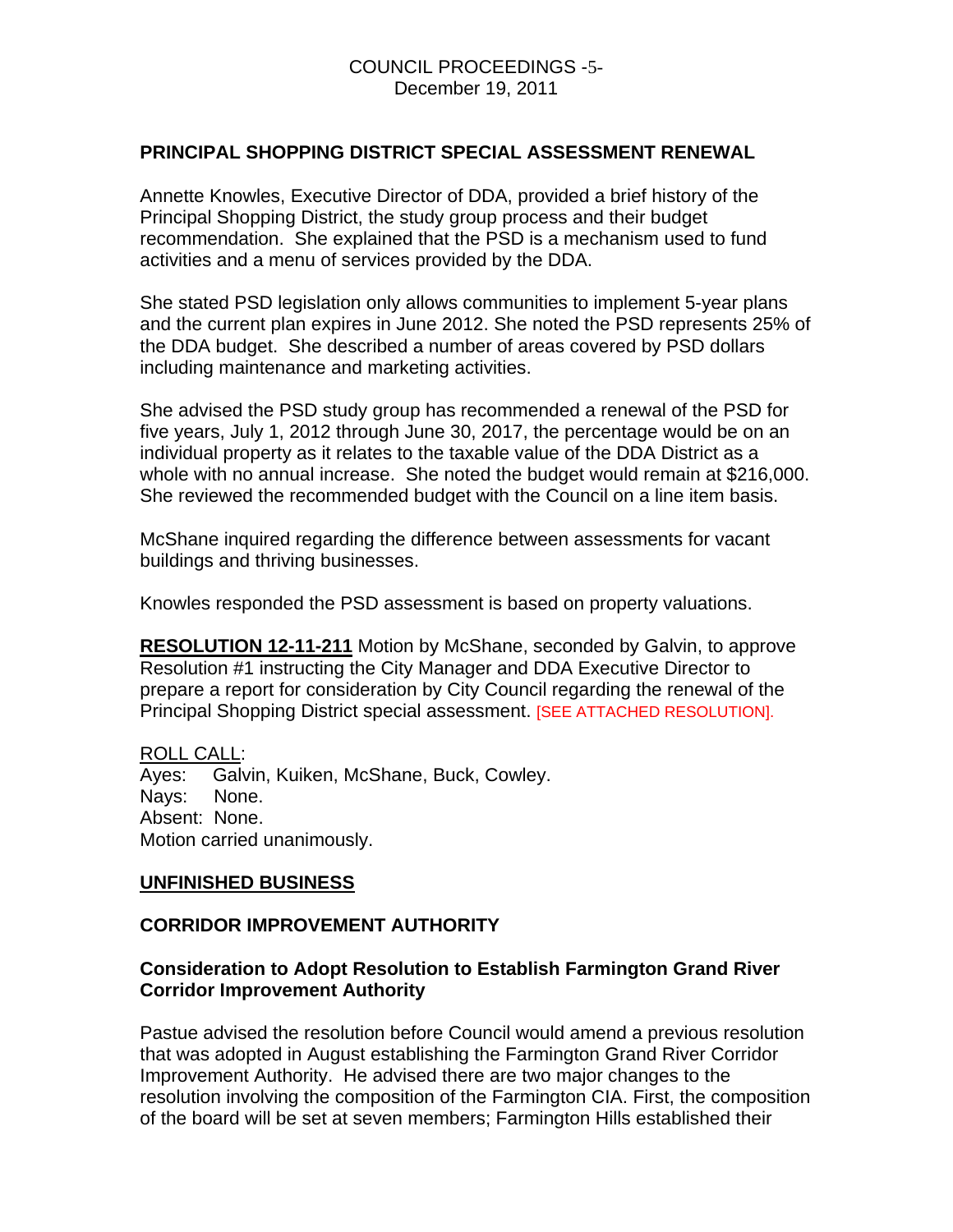#### COUNCIL PROCEEDINGS -6- December 19, 2011

authority with seven members. The joint CIA Boards will therefore have equal representation from each city. The second item deals with the composition of the Farmington CIA. The resolution establishes that the Farmington CIA will be comprised of the Mayor or his/her designee, and at least one resident within onehalf mile of the district.

**RESOLUTION 12-11-212** Motion by Kuiken, seconded by McShane, to move to adopt a resolution amending a prior resolution regarding the establishment of the Farmington Grand River Corridor Improvement Authority. [SEE ATTACHED RESOLUTION].

ROLL CALL: Ayes: Kuiken, McShane, Buck, Cowley, Galvin. Nays: None. Absent: None. Motion carried unanimously.

#### **Consideration to Approve Interlocal Agreement with the City of Farmington Hills to Establish a Joint Corridor Improvement Authority**

Administration recommended City Council approval of an interlocal agreement with the City of Farmington Hills regarding the joint undertakings of the Grand River Corridor Improvement authorities established by each city. He advised this same agreement was adopted by the Farmington Hills City Council at their December 12<sup>th</sup> meeting.

McShane expressed her pleasure with the cooperation and excellent partnership the City has embarked on with Farmington Hills. She stated this is an example of both cities taking proactive steps to operate more efficiently.

**RESOLUTION 12-11-213** Motion by Kuiken, seconded by Galvin, to approve an interlocal agreement with the City of Farmington Hills regarding the joint undertakings of Grand River Corridor Improvement authorities established by each city, and authorize the City Manager and Clerk to sign the agreement on behalf of the City. [SEE ATTACHED AGREEMENT].

ROLL CALL: Ayes: Kuiken, McShane, Buck, Cowley, Galvin. Nays: None. Absent: None. Motion carried unanimously.

## **NEW BUSINESS**

## **CONSIDERATION OF RESOLUTION AFFIRMING A PLAN FOR COOPERATION, COLLABORATION AND CONSOLIDATION FOR THE ECONOMIC VITALITY INCENTIVE PROGRAM (EVIP)**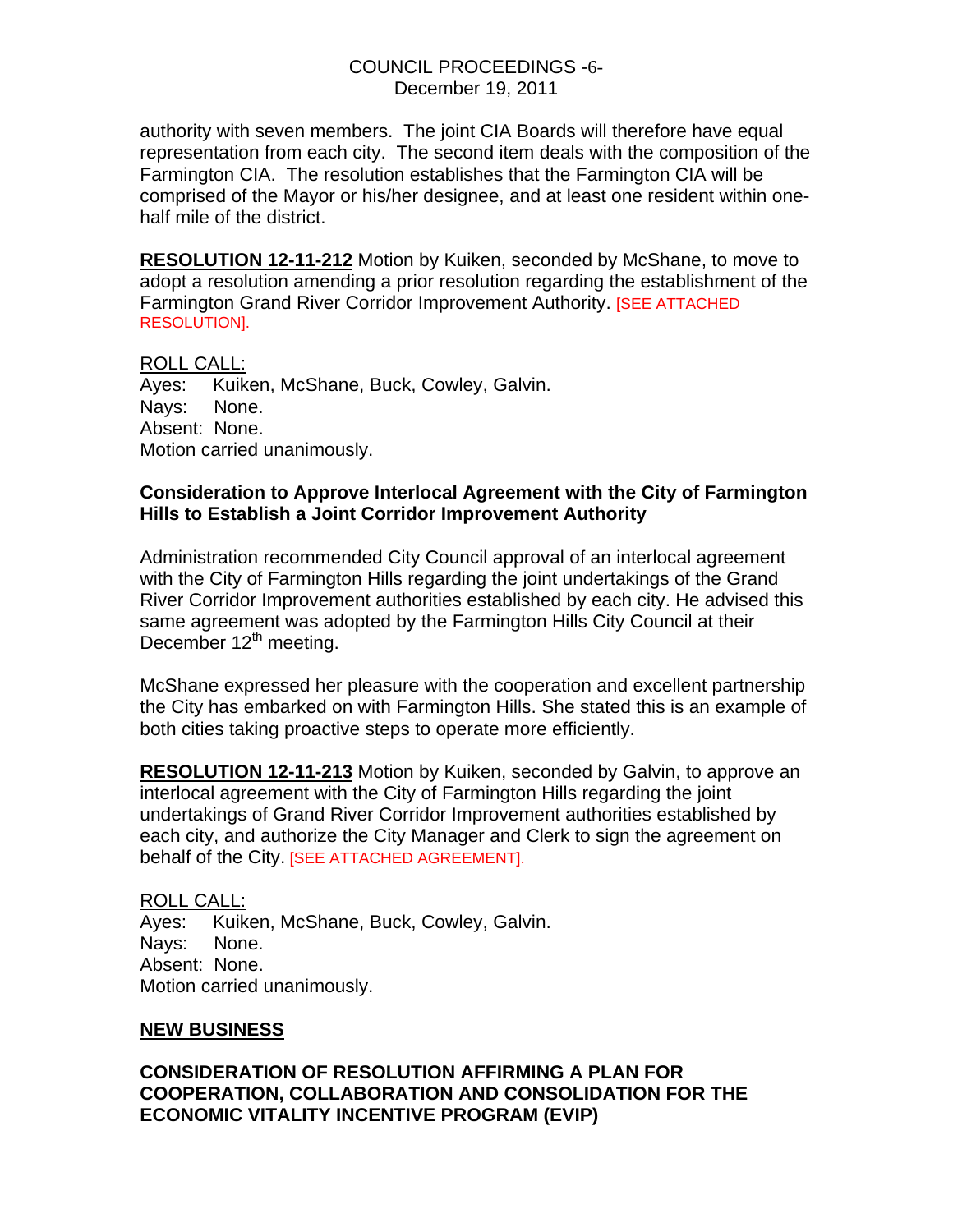Pastue read the resolution into the record. He stated City Administration is requesting Council's consideration to adopt the resolution affirming a plan for cooperation, collaboration and consolidation for the Economic Vitality Incentive Program (EVIP). He stated the resolution would be forwarded on to the Department of Treasury.

Responding to a question from Galvin, Pastue advised the cities of Farmington/Farmington Hills are probably at the top in the state relative to sharing services.

McShane pointed out three areas of cooperation that were not mentioned in the resolution: Call to Action Coalition, Art on the Grand and the Mainstreet program shared with Oakland County.

Cowley commented that in his experience serving on the Organization Committee there was a tremendous amount of Farmington Hills volunteers for downtown events.

**RESOLUTION 12-11-214** Motion by Galvin, seconded by Kuiken, to adopt a resolution affirming a plan for cooperation, collaboration and consolidation for the Economic Vitality Incentive Program (EVIP) and authorize the City Manager to submit to the Michigan Department of Treasury. [SEE ATTACHED RESOLUTION].

ROLL CALL Ayes: Buck, Cowley, Galvin, Kuiken, McShane. Nays: None. Absent: None. MOTION CARRIED UNANIMOUSLY.

## **CONSIDERATION TO APPROVE FINAL INVOICE FOR FOLSOM ROAD SIDEWALK PROJECT**

**RESOLUTION 12-11-215** Motion by McShane, seconded by Cowley, to authorize payment to the City of Farmington Hills in the amount of \$24,000 for Farmington's share of the Folsom Road sidewalk project.

ROLL CALL Ayes: Cowley, Galvin, Kuiken, McShane, Buck. Nays: None. Absent: None. MOTION CARRIED UNANIMOUSLY.

## **CONSIDERATION TO RATIFY SELECTION OF FTL CONSTRUCTION, INC. TO PERFORM FLORAL PARK SANITARY SEWER LINE REPAIRS.**

Pastue advised the initial phase of the Floral Park Rehab project has been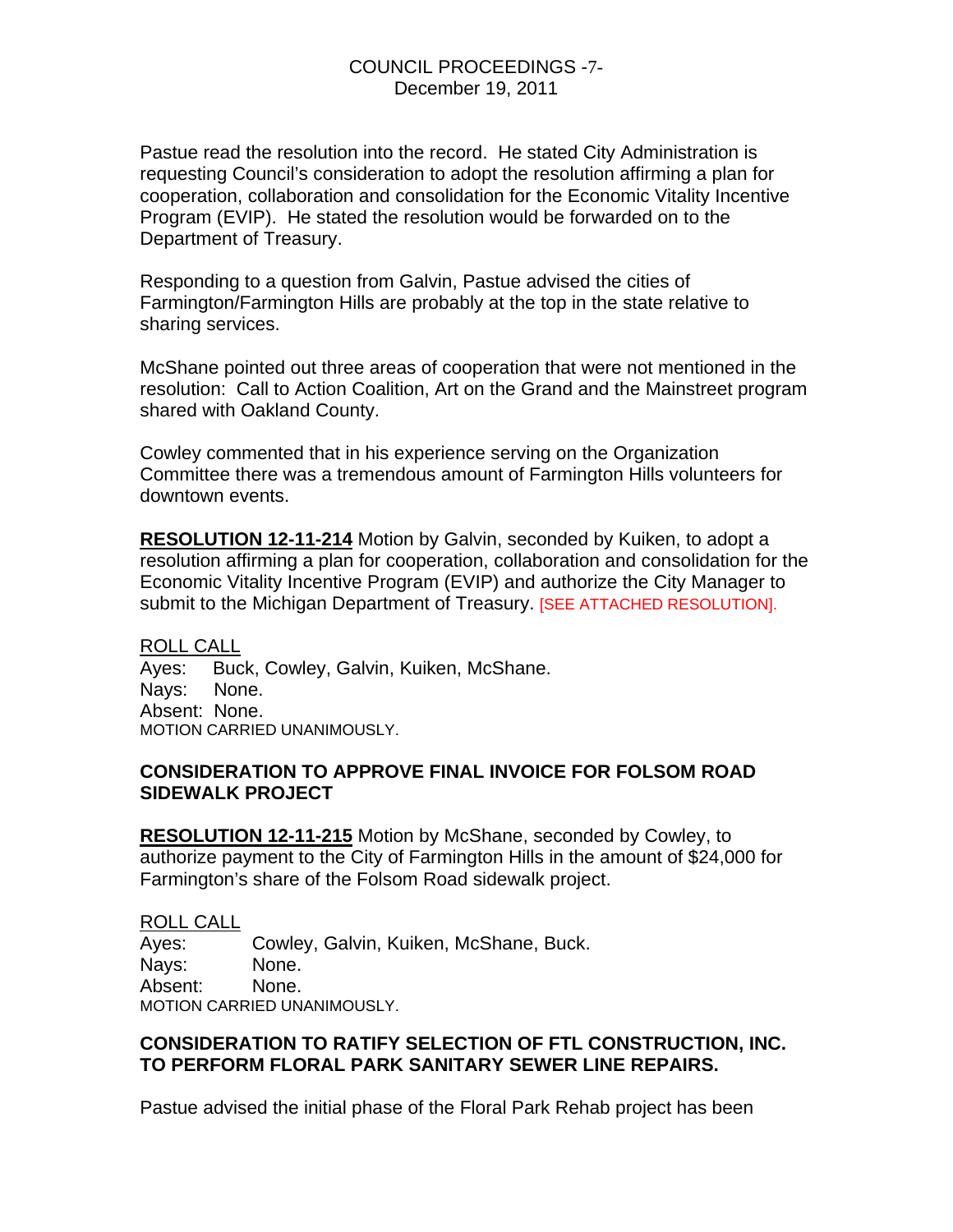#### COUNCIL PROCEEDINGS -8- December 19, 2011

completed. The city is now ready to proceed to the second phase which involves repairs to areas identified through the televising in phase one. He stated thirteen sections of sewer system need to be dug up and replaced.

McShane expressed surprise at the unit costs of the project.

Cowley expressed concern that the contract is open-ended. He asked if there was a not-to-exceed number in terms of time and materials.

Pastue responded there is an inspector from the City's engineering firm on site and with Gushman's expertise the project should be closely monitored.

Galvin inquired if there were any comments or concerns expressed about the project from Floral Park residents. Gushman responded that letters went out to all affected homeowners and only one call has been received.

**RESOLUTION 12-11-216** MOTION by Galvin, seconded by McShane, to ratify selection of FTL Construction, Inc. to perform Floral Park sanitary sewer line repairs on a time and materials basis.

#### ROLL CALL

Ayes: Buck, Galvin, Kuiken, McShane. Nays: Cowley. Absent: None. MOTION PASSED.

## **CONSIDERATION TO AUTHORIZE CLEANING OF SEWER INTERCEPTOR**

City Administration is requesting Council authorize issuance of a purchase order in the amount of \$52,375 with Doetsch Industrial Services for cleaning of a 24" sewer main along the Rouge River near Grand River. Earlier this fall a significant amount of debris and sediment was detected along this segment and it was felt this work should be done prior to spring before the snow melts and rain begins to tax the system again. Pastue advised monies will come out of the Water and Sewer Fund.

Cowley inquired if this was a fixed bid. Pastue responded the work should not exceed \$52,000 and is based on time and materials.

Galvin asked how often this segment of the sewer interceptor is cleaned. Gushman responded this type of cleaning has never been done. He pointed out that this segment is virtually inaccessible by standard equipment. The company being utilized has patented equipment that will do the job and this should not occur again.

Further discussion was held on the process for cleaning the sewer interceptor.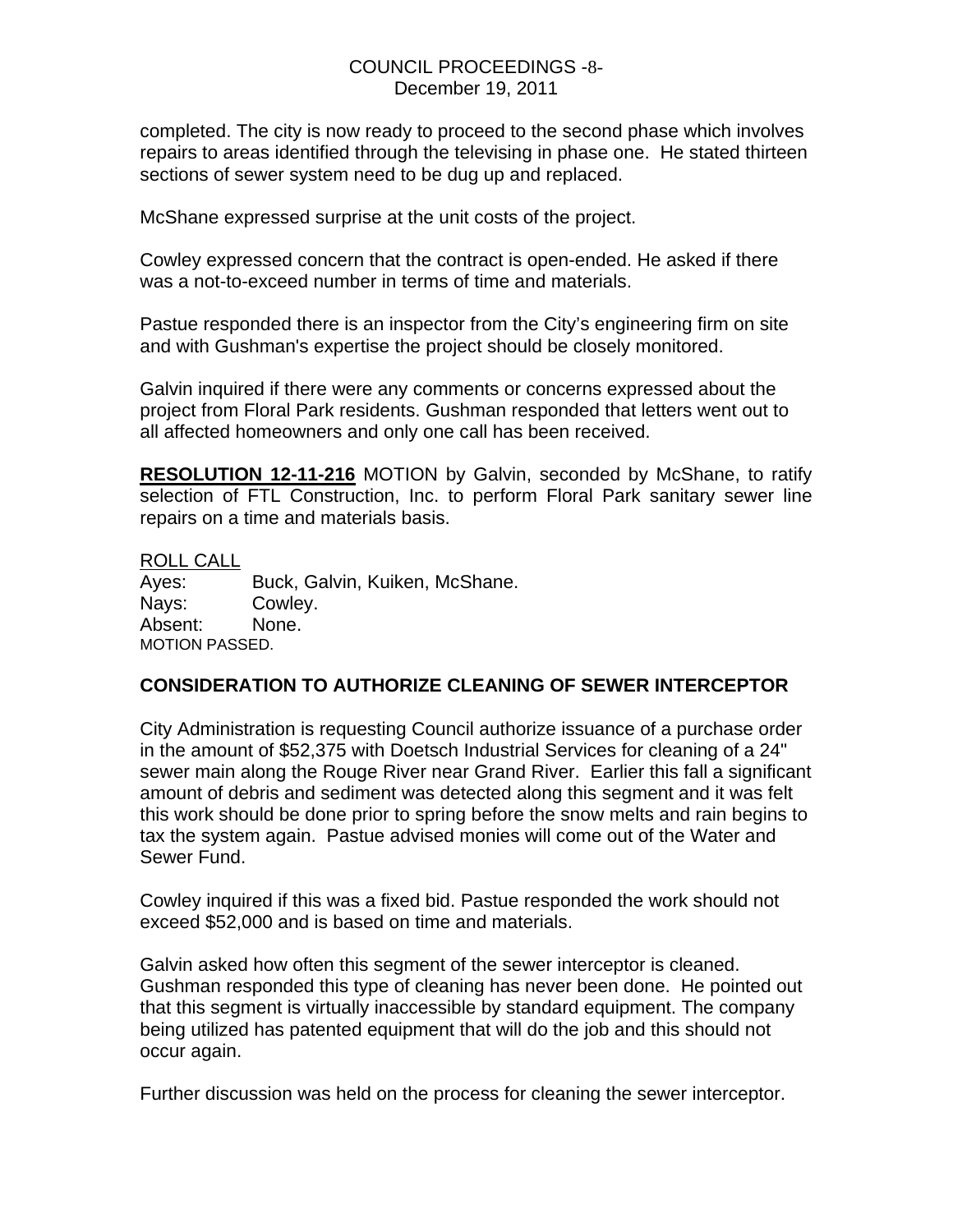### COUNCIL PROCEEDINGS -9- December 19, 2011

**RESOLUTION 12-11-217** Motion by McShane, seconded by Kuiken, to authorize City Administration to issue a purchase order in the amount of \$52,375 with Doetsch Industrial Services for cleaning of the 24" sewer interceptor along the Rough River near Grand River.

ROLL CALL Ayes: Kuiken, McShane, Buck, Cowley, Galvin. Nays: None. Absent: None. MOTION CARRIED UNANIMOUSLY.

## **APPOINTMENTS TO CHARTER REVIEW COMMITTEE**

**12-11-218** MOTION by Kuiken, seconded by Cowley, to appoint the following individuals to serve on the Charter Review Committee for a one-year term expiring December 31, 2012: Alton Bennett, Arnold Campbell, Mike Wiggins, JoAnne McShane, City Clerk Sue Halberstadt, and City Attorney Tom Schultz. MOTION CARRIED UNANIMOUSLY.

## **PUBLIC COMMENT**

Hank Borgman, 34011 Grand River, requested that Mr. Helisek refrain from using the term "fast & furious" in Plante Moran presentations.

## **COUNCIL COMMENT**

Cowley pointed out that the Oakland County website is projecting a 5 to 10% decrease in property values over the next three years making it imperative that the City continues to seek to be fiscally responsible.

McShane requested an update on Board and Commission appointments. Pastue responded he would provide one.

Galvin thanked Vince Pastue, Chris Weber and Amy Norgard for their efforts during the audit process.

Galvin, referring to a July 2010 resolution regarding soliciting proposals for Audit and Land Use Planning Consultant Services, requested a status update.

Pastue advised the Request for Proposal (RFP) for the Land Use Planning Consultant will be ready prior to the end of the fiscal year and the Audit RFP is ready to go.

Mayor Buck wished everyone a Happy Holiday season and a Happy New Year.

## **ADJOURNMENT**